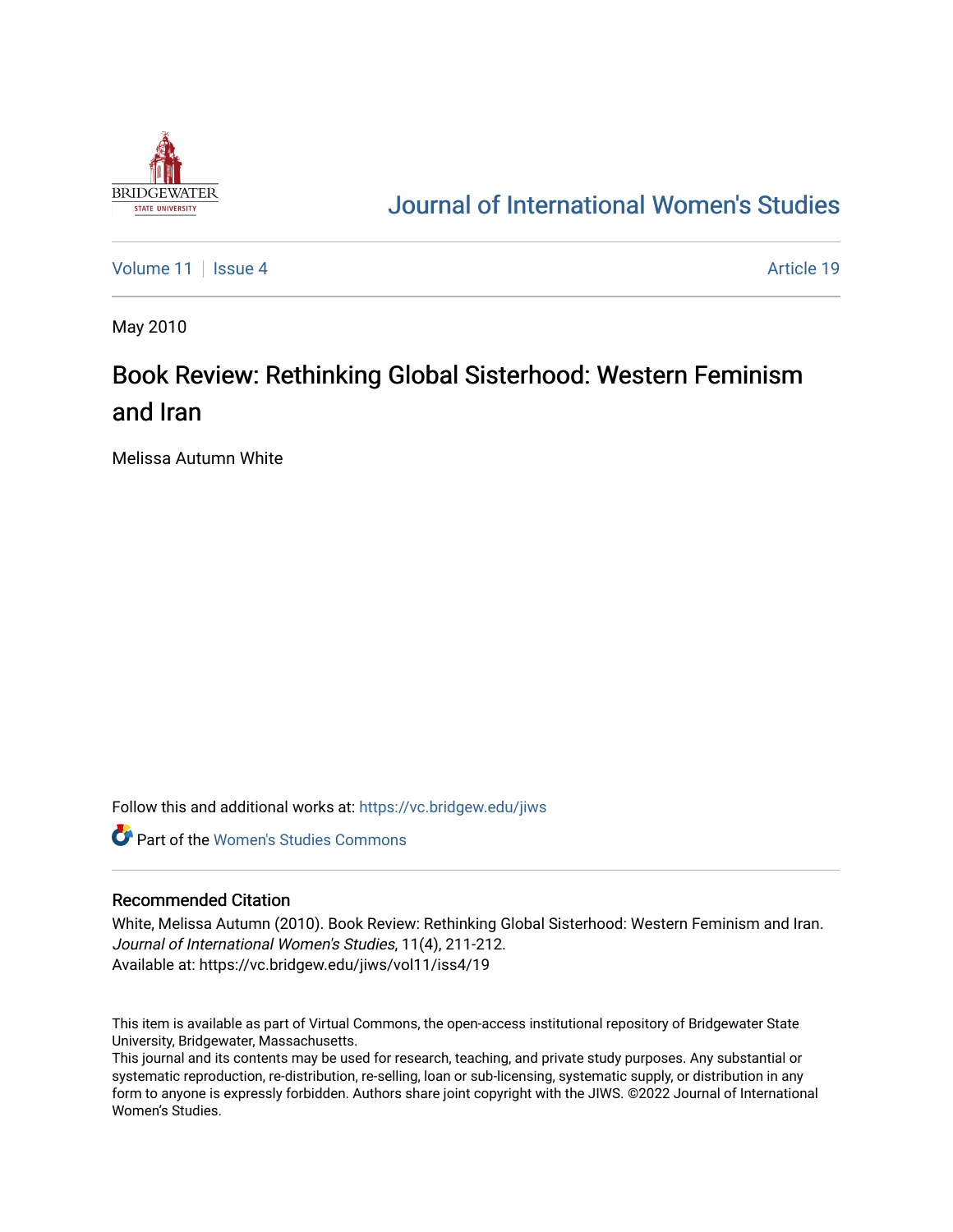This journal and its contents may be used for research, teaching and private study purposes. Any substantial or systematic reproduction, re-distribution, re-selli**ng, !tഠān රිඋප්ඨාධ විර්ථාව** systematic supply or distribution in any form to anyone is expressly forbidden. ©2010 Journal of International Women's Studies. White: Book Review

*Rethinking Global Sisterhood: Western Feminism and Iran*. 2007. Nima Naghibi. Minneapolis: University of Minnesota Press. 232 pp. (Incl. index). \$22.50 (Paperback).

## Reviewed by Melissa Autumn White $<sup>1</sup>$  $<sup>1</sup>$  $<sup>1</sup>$ </sup>

Nima Naghibi's *Rethinking Global Sisterhood: Western Feminism and Iran* is a timely and thoughtful contribution to critical postcolonial and transnational feminist studies. Drawing on a rich archive of materials and spanning from the late nineteenth century to the contemporary period, Naghibi observes the West observing Iran through the eyes of "intrepid [Christian] adventuresses" and well-known US second wave feminists, and the responses to this gaze through contemporary Iranian cinema. Taking the work of representation as materially important, Naghibi's study advances on the work of Michel Foucault and Edward Said to explore how discourses of the abject veiled Iranian Muslim woman have been—and continue to be—co-constituted with those of the modern Western liberal feminist in service of both cultural and economic imperialism.

While some critics may be skeptical of the application of a postcolonial feminist theoretical lens to a republic that has never formally been colonized, Naghibi argues that such a framework is crucial to the work of decolonizing the representation of Iranian women in Western discourses (152, note 1). Indeed, such a decolonization is urgently required in the present moment given the intensification of the West's paranoid fascination with Iran as US led war on/of terror continues throughout the Islamic world. What Naghibi's book offers to us today is a partial genealogy of the (im)possibilities of transnational feminist solidarities across borders of political, religious and cultural differences. Her richly researched studies open up a multitude of questions that are urgent to consider as Islamophobic discourses continue to gain ground across the political spectrum in the West.

Naghibi's introduction is a particularly strong theoretical grounding to her further four chapters, each of which is a kind of "case study" of a particular structure of representation in historical context. Weaving together the contributions of a number of influential postcolonial and transnational theorists, she situates her project at "the confluence of the discourses of modernity and global sisterhood, as well as the mobilization of the figure of the subjugated Persian woman in the works of Western and Pahlavi feminists" (xxvii).<sup>[2](#page-1-1)</sup>

Chapter 1, "Enlightening the Other: Christian Sisters and Intrepid Adventuresses" examines US and British women's investments in Persia at the turn of the  $20<sup>th</sup>$  century through the diaries of Presbyterian and Anglican missionaries and independent travelers. Drawing on this captivating archive of material, Naghibi advances a highly nuanced consideration of how it is that certain discourses—e.g. the "truth" of the subjugated, oppressed Persian woman—become dominant despite the fact that part of what her archive demonstrates are rich moments of mutual recognition and political solidarity among British suffragettes and Persian political activist women.

 $\overline{a}$ 

<span id="page-1-0"></span> $<sup>1</sup>$  Melissa Autumn White is a PhD Candidate in the Graduate Program in Women's Studies at York</sup> University and a Lecturer at the Institute of Interdisciplinary Studies at Carleton University.

<span id="page-1-1"></span> $2^2$  By "Pahlavi feminist", Naghibi refers to state sponsored, pre-revolutionary Iranian feminists (xvii).

Journal of International Women's Studies Vol. 11 #4 May 2010 211